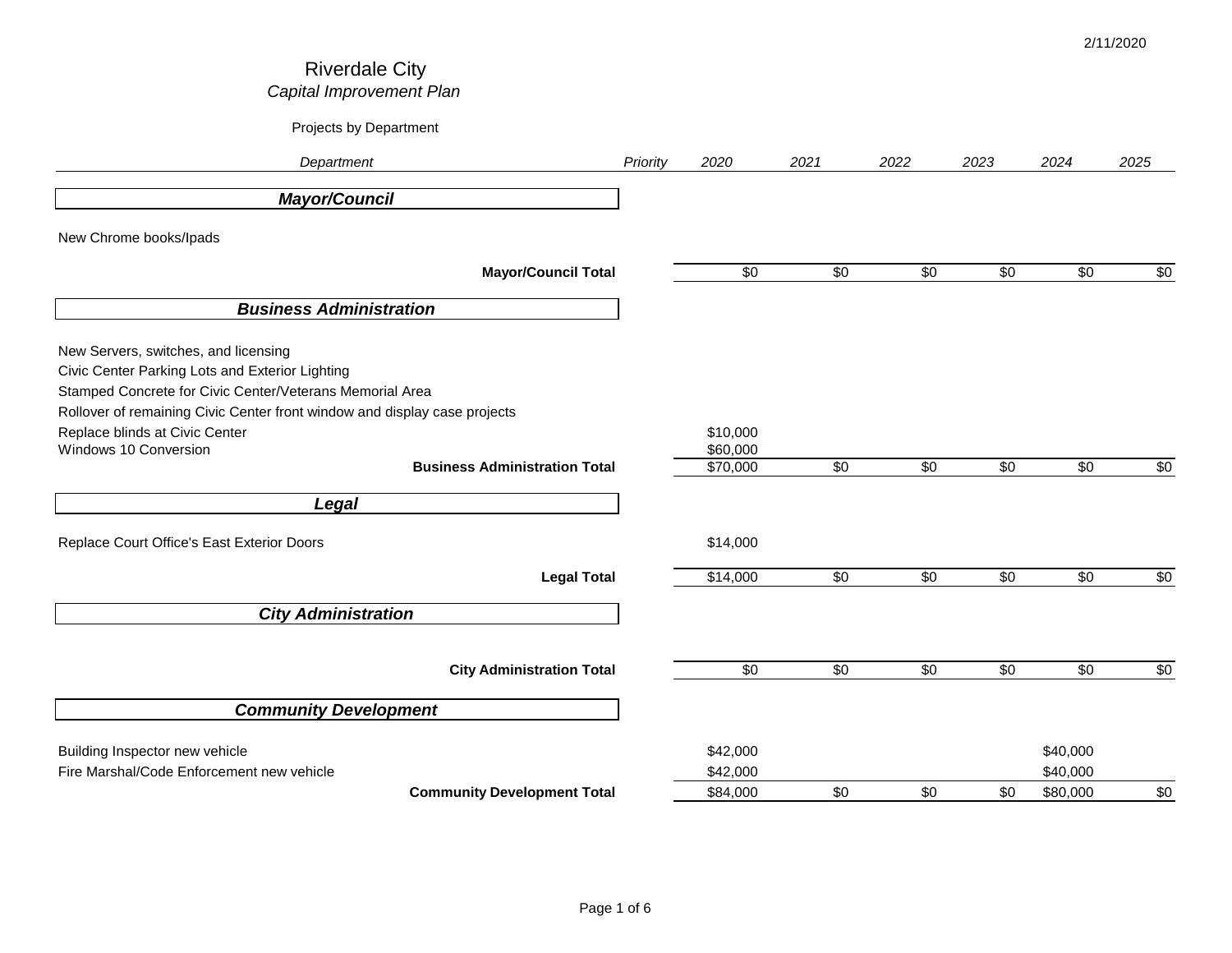| Department                                                                 |                                 | Priority | 2020      | 2021      | 2022     | 2023      | 2024     | 2025        |
|----------------------------------------------------------------------------|---------------------------------|----------|-----------|-----------|----------|-----------|----------|-------------|
|                                                                            |                                 |          |           |           |          |           |          |             |
| <b>Community Services</b>                                                  |                                 |          |           |           |          |           |          |             |
| <b>Bleacher Replacement</b>                                                |                                 |          |           |           |          | \$180,000 |          |             |
| Replace Residential Furnaces at the Community Center                       |                                 |          | \$6,000   | \$6,000   | \$6,000  | \$6,000   | \$6,000  |             |
| Parking lot improvements                                                   |                                 |          |           |           |          |           |          |             |
| Camera System                                                              |                                 |          |           |           |          |           |          |             |
| Infield groomer                                                            |                                 |          |           |           |          |           | \$15,000 |             |
| Bathroom Remodel<br>Replace Truck                                          |                                 |          |           |           | \$80,000 | \$10,000  |          |             |
|                                                                            | <b>Community Services Total</b> |          | \$6,000   | \$6,000   | \$86,000 | \$196,000 | \$21,000 | \$0         |
|                                                                            |                                 |          |           |           |          |           |          |             |
| <b>Fire</b>                                                                |                                 |          |           |           |          |           |          |             |
| <b>AED</b>                                                                 |                                 |          |           | \$15,000  |          |           |          |             |
| Replace E41 Fire Engine                                                    |                                 |          |           |           |          |           |          |             |
| Gurney and Load System                                                     |                                 |          |           |           |          |           |          |             |
| <b>Extrication Tools</b><br>Ambulance Replacement                          |                                 |          | \$230,000 |           |          |           |          |             |
| Replace Chief's truck                                                      |                                 |          | \$42,000  |           |          | \$38,000  |          |             |
| SCBA's and Masks to meet new standards                                     |                                 |          | \$130,000 |           |          |           |          |             |
| Equipment - (saw, large diameter hose, hand tools, cancer prevention, RTF) |                                 |          |           | \$20,000  |          |           |          |             |
| Kitchen and Bathroom Remodel at the Fire Station                           |                                 |          |           |           |          |           | \$85,000 |             |
| <b>Fire Station Improvements</b>                                           |                                 |          |           | \$75,000  |          |           |          |             |
| Copy Machine<br>New Laptops                                                |                                 |          | \$11,250  |           |          |           |          |             |
| Radios                                                                     |                                 |          | \$20,000  |           |          |           |          |             |
| Replace Brush Truck                                                        |                                 |          |           | \$180,000 |          |           |          |             |
|                                                                            |                                 |          |           |           |          |           |          |             |
|                                                                            | <b>Fire Total</b>               |          | \$433,250 | \$290,000 | \$0      | \$38,000  | \$85,000 | $\sqrt{50}$ |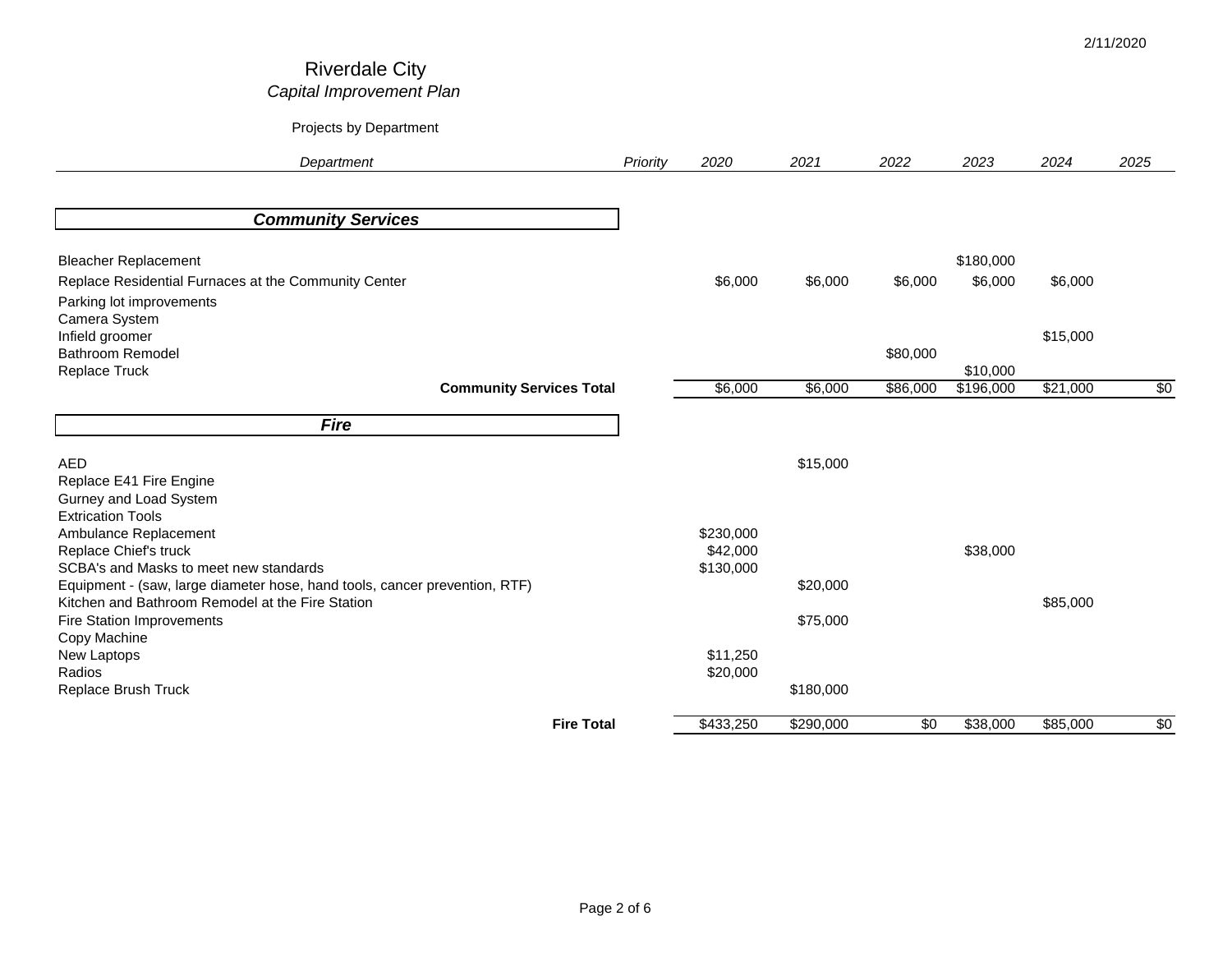# *Department Priority 2020 2021 2022 2023 2024 2025* Riverdale City *Capital Improvement Plan* Projects by Department

2/11/2020

| <b>Parks and Trails</b>                                |                     |           |          |           |           |            |           |
|--------------------------------------------------------|---------------------|-----------|----------|-----------|-----------|------------|-----------|
| Playground at lower Riverdale Park                     |                     |           |          | \$150,000 |           |            |           |
| Jacobsen 5111 Mower                                    |                     |           |          |           |           |            |           |
| Chevy Colorado Truck 2x4                               |                     |           | \$30,000 |           |           |            |           |
| Chevy 3500 HD 4x4 Truck                                |                     |           |          | \$35,000  |           |            |           |
| Grasshopper 725DT Mower                                |                     |           |          | \$25,000  |           |            |           |
| Grasshopper 722D2 Mower                                |                     |           |          |           |           |            | \$20,000  |
| Grasshopper 725DT Mower<br>Chevy 2500 HD Utility Truck |                     |           |          |           | \$60,000  |            |           |
| Chevy 2500 HD                                          |                     |           |          |           |           |            |           |
| Kubota RTV 900 UTV                                     |                     | \$30,000  |          |           |           |            |           |
| Fence New Park (partial rollover)                      |                     |           |          |           |           |            |           |
| Automatic Door Locks for Restrooms (partial rollover)  |                     |           |          |           |           |            |           |
| Playground at Golden Spike                             |                     |           |          |           |           |            | \$100,000 |
| New Park?                                              |                     |           |          |           |           |            |           |
|                                                        |                     |           |          |           |           |            |           |
|                                                        | <b>Parks Total</b>  | \$30,000  | \$30,000 | \$210,000 | \$60,000  | $\sqrt{6}$ | \$120,000 |
| <b>Police</b>                                          |                     |           |          |           |           |            |           |
|                                                        |                     |           |          | \$35,000  |           |            |           |
| Body Camera System<br>Fleet Camera System              |                     |           |          |           |           | \$75,000   |           |
| Police Fleet Replacement, 8 cars, 5 SUVs, 1 truck      |                     |           |          |           |           | \$600,000  |           |
| Replace Animal Control Truck                           |                     | \$45,000  |          |           |           |            |           |
| Replace 2 Motorcycles                                  |                     |           |          | \$40,000  |           |            |           |
| 5 Unmarked (Admin) Vehicles                            |                     | \$220,000 |          |           | \$230,000 |            |           |
| <b>Body Armor</b>                                      |                     | \$20,000  |          |           |           |            | \$25,000  |
| New Laptops                                            |                     | \$45,000  |          |           | \$50,000  |            |           |
| Replacement copy machine                               |                     | \$8,000   |          |           |           |            | \$10,000  |
| New Radio System                                       |                     |           |          |           |           |            |           |
| <b>Evidence Storage</b>                                |                     |           | \$20,000 |           |           |            |           |
| Replace Exercise Equipment in Gym                      |                     |           | \$30,000 |           |           |            |           |
| <b>Police Station Remodel</b>                          |                     |           |          | \$75,000  |           |            |           |
|                                                        | <b>Police Total</b> | \$338,000 | \$50,000 | \$150,000 | \$280,000 | \$675,000  | \$35,000  |
|                                                        |                     |           |          |           |           |            |           |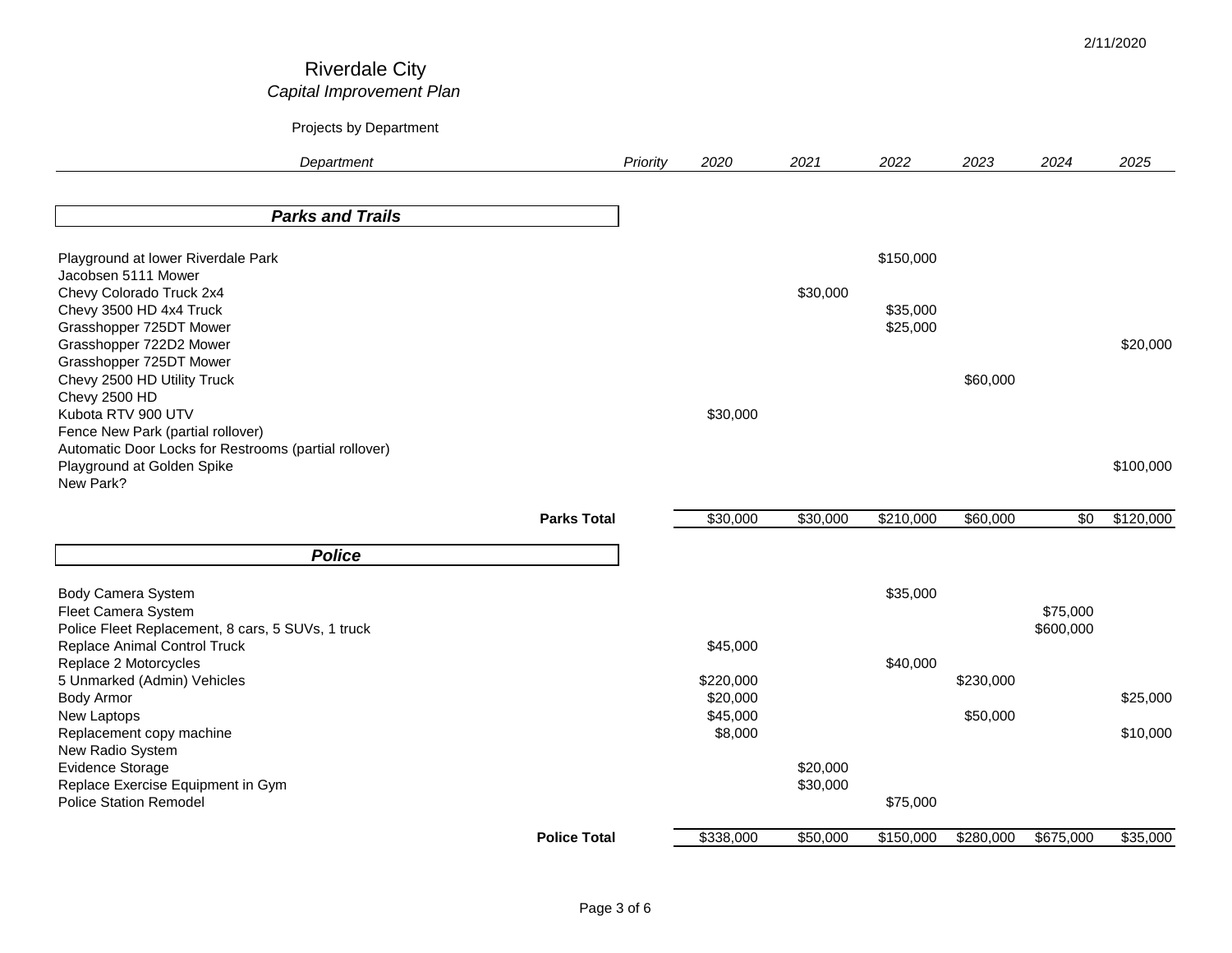|                                                                                                                                                                                                                                                                                                                                                                                                                                                                                                                                                                                                                                                                                                                                                                                           |                    |          |           |           |           |           |           | 2/11/2020 |
|-------------------------------------------------------------------------------------------------------------------------------------------------------------------------------------------------------------------------------------------------------------------------------------------------------------------------------------------------------------------------------------------------------------------------------------------------------------------------------------------------------------------------------------------------------------------------------------------------------------------------------------------------------------------------------------------------------------------------------------------------------------------------------------------|--------------------|----------|-----------|-----------|-----------|-----------|-----------|-----------|
| <b>Riverdale City</b><br>Capital Improvement Plan                                                                                                                                                                                                                                                                                                                                                                                                                                                                                                                                                                                                                                                                                                                                         |                    |          |           |           |           |           |           |           |
| Projects by Department                                                                                                                                                                                                                                                                                                                                                                                                                                                                                                                                                                                                                                                                                                                                                                    |                    |          |           |           |           |           |           |           |
| Department                                                                                                                                                                                                                                                                                                                                                                                                                                                                                                                                                                                                                                                                                                                                                                                |                    | Priority | 2020      | 2021      | 2022      | 2023      | 2024      | 2025      |
| <b>Sewer</b>                                                                                                                                                                                                                                                                                                                                                                                                                                                                                                                                                                                                                                                                                                                                                                              |                    |          |           |           |           |           |           |           |
| CFP Project 28 - 5175 S 1200 W Intersection, Spot Repair<br>CFP Project 33 - 4399 S to 4375 S on 950 W Street, Pipe Liner<br>CFP Project 34 - 4374 S to 4377 S on 950 W Street, Pipe Liner<br>CFP Project 35 - 4375 S to 4350 S on 950 W Street, Pipe Liner<br>CFP Project 36 - 4362 to 4382 S on 900 W Street, Pipe Liner<br>CFP Project 37 - 4382 S 900 W Street, Spot Liner<br>CFP Project 38 - 4396 S 800 W Street, Spot Liner<br>CFP Project 39 - 1190 W 5175 S Street, Spot Repair<br>CFP Project 40 - 5175 S 1200 W Street, Spot Repair<br>CFP Project 41 - 1571 West Ritter Drive, Spot Repair<br>CFP Project 42 - 5250 S 1250 W Street, Spot Repair<br>CFP Project 43 - South Weber Drive, Spot Repair<br>Other Sewer Line repair projects<br>Manhole collars<br>Office upgrades |                    |          | \$250,000 | \$300,000 | \$300,000 | \$300,000 | \$300,000 | \$300,000 |
|                                                                                                                                                                                                                                                                                                                                                                                                                                                                                                                                                                                                                                                                                                                                                                                           | <b>Sewer Total</b> |          | \$250,000 | \$300,000 | \$300,000 | \$300,000 | \$300,000 | \$300,000 |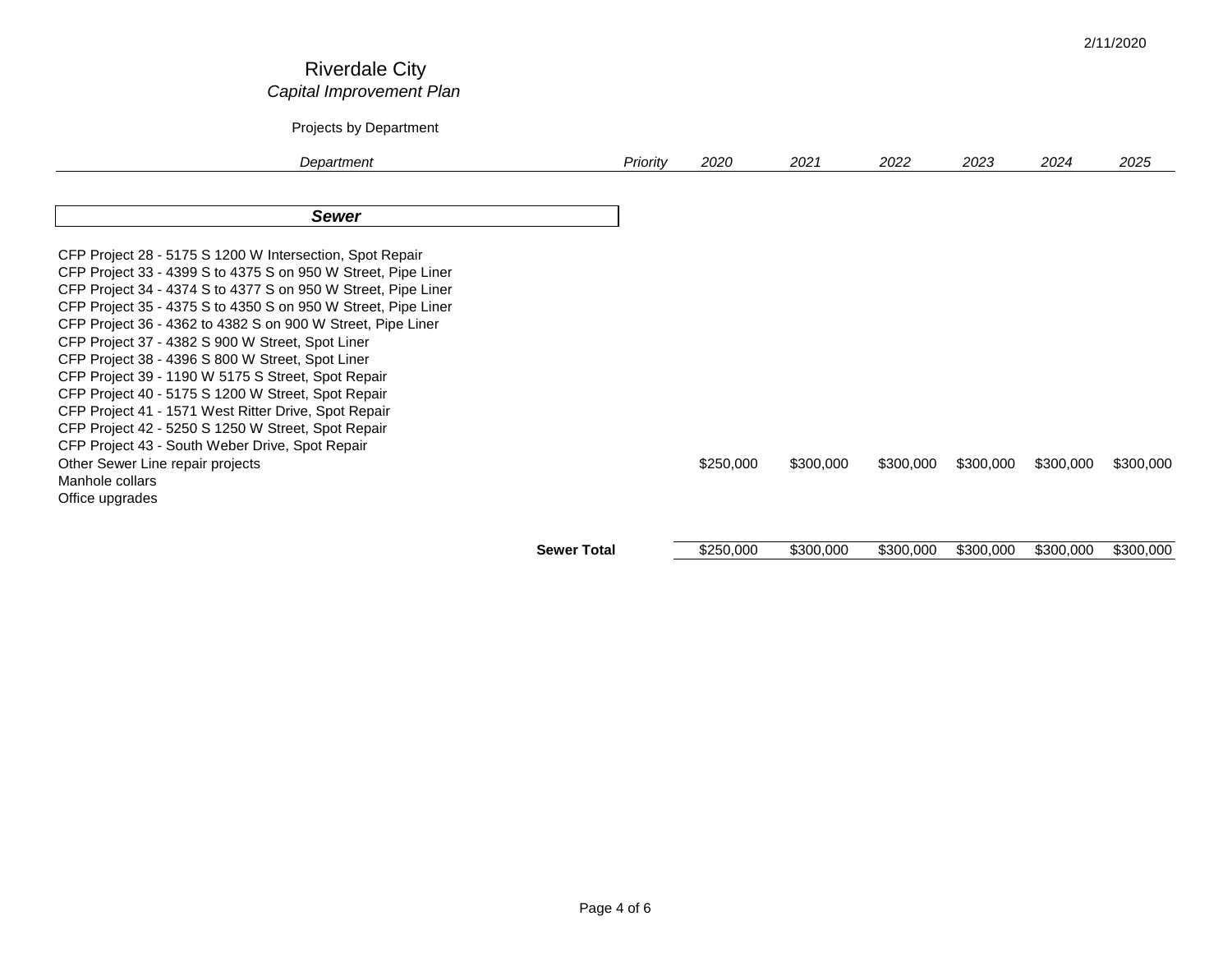| Department                                                                                                                                                                                                                                                                                                                                             | Priority | 2020            | 2021                                | 2022                  | 2023       | 2024                              | 2025       |
|--------------------------------------------------------------------------------------------------------------------------------------------------------------------------------------------------------------------------------------------------------------------------------------------------------------------------------------------------------|----------|-----------------|-------------------------------------|-----------------------|------------|-----------------------------------|------------|
| <b>Storm Water</b>                                                                                                                                                                                                                                                                                                                                     |          |                 |                                     |                       |            |                                   |            |
| CFP Project 6 - 4800 S - 1700 W Intersection - Piping & Collection Improvements<br>3800 S - 3900 S. Piping & Collection Improvements<br>CFP Project 4 - 1150 W - 5500 S Intersect & 1106 W 5475 S - Improvements<br>Storm Water Improvement Projects<br>Ford F550 Dump 4x4<br>Elgin Sweeper - Currently Outsourcing<br>Head gate Improvements<br>Pumps |          | \$250,000       | \$200,000                           | \$200,000             | \$200,000  | \$21,000<br>\$200,000<br>\$60,000 | \$200,000  |
| <b>Storm Water Total</b>                                                                                                                                                                                                                                                                                                                               |          | \$250,000       | \$200,000                           | \$200,000             | \$200,000  | \$281,000                         | \$200,000  |
| <b>Streets</b>                                                                                                                                                                                                                                                                                                                                         |          |                 |                                     |                       |            |                                   |            |
| Chevy 2500 HD 2x4<br><b>Chevy 3500</b><br>International Dump<br>Chevy 2500 HD 2x4<br>Chevy Dump<br>Freightliner Dump<br>Chevy Colorado 2x4                                                                                                                                                                                                             |          |                 | \$30,000                            | \$195,000             |            |                                   |            |
| <b>International Dump</b><br>Weed Mower<br><b>Asphalt Roller</b><br>Roundabout Improvements<br><b>Commercial Snow blowers</b><br>Loader (yearly rotation)<br>Class "C" Road Projects<br><b>Local Option Road Projects</b>                                                                                                                              |          |                 | \$100,000<br>\$300,000<br>\$300,000 | \$20,000<br>\$100,000 |            |                                   |            |
| <b>Streets Total</b>                                                                                                                                                                                                                                                                                                                                   |          | $\overline{30}$ | \$730,000                           | \$315,000             | $\sqrt{6}$ | $\overline{50}$                   | $\sqrt{6}$ |